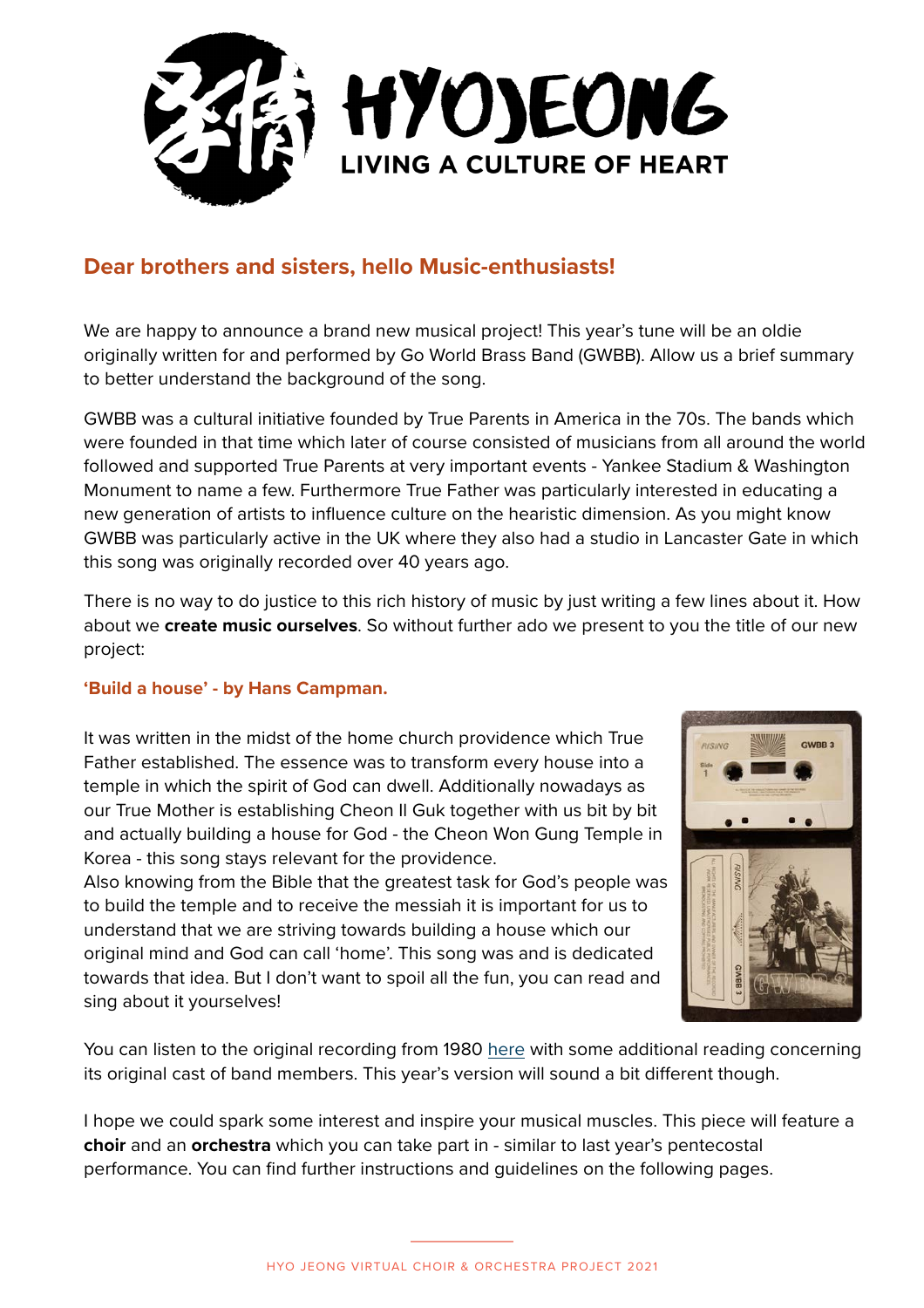### **Instructions & Guidelines**

Thanks for supporting this project. This time we want to schedule the releases of the material. With this we hope to aid you in your practice and recording as well as to help you find the best timing for these steps. As you can see with the release of this invitation (8th of May) you'll find the backing track with the harmonies as piano sound under this link. On Tuesday 11th we will add voice recordings of each harmony, if you are struggling with the lyrics or with the notes it will be easier to follow those tracks. From Saturday 15th on we will publish the orchestra scores. And by **Monday the 24th of May** we kindly ask you to send in your recordings according to the *upload guidelines* written below.

We happily invite everyone to join in. Please check out the material to find out which part you can participate in.

| 10 <sup>°</sup> | $-11$<br>$\blacktriangle$ | 12 | 13 | 14 | 15<br>ட<br>$\blacktriangle$ | 16 |
|-----------------|---------------------------|----|----|----|-----------------------------|----|
| 17 <sup>°</sup> | 18                        | 19 | 20 | 21 | 22                          | 23 |
| 24              | 25                        | 26 | 27 | 28 | 29                          | 30 |

Here are some helpful tips for your recording session

### **Audio:**

- make sure you are in a relatively quiet area, avoid any background noise, be it the washing machine or rush-hour on a nearby busy streets
- use headphones so you only record your voice/instrument and not the backing as well!
- please test your recording device and listen especially to the loudest passage to check if there are any distortions
- compatible formats are .wav, .mp3 and .m4a
- if you don't have any audio recording device on hand we will extract the audio straight from your video file you send in

## **Video:**

- make sure about the lighting situation and your visual surrounding
- try to aim your camera level at about eye-level
- as for dress-code, feel free to wear anything you would normally wear during a Sunday service
- **no portrait mode please!**
- even though your video might be just a thumbnail on the screen, make effort to smile
- preferred formats are .mov, .mp4, .avi & generally the format in which your phone is recording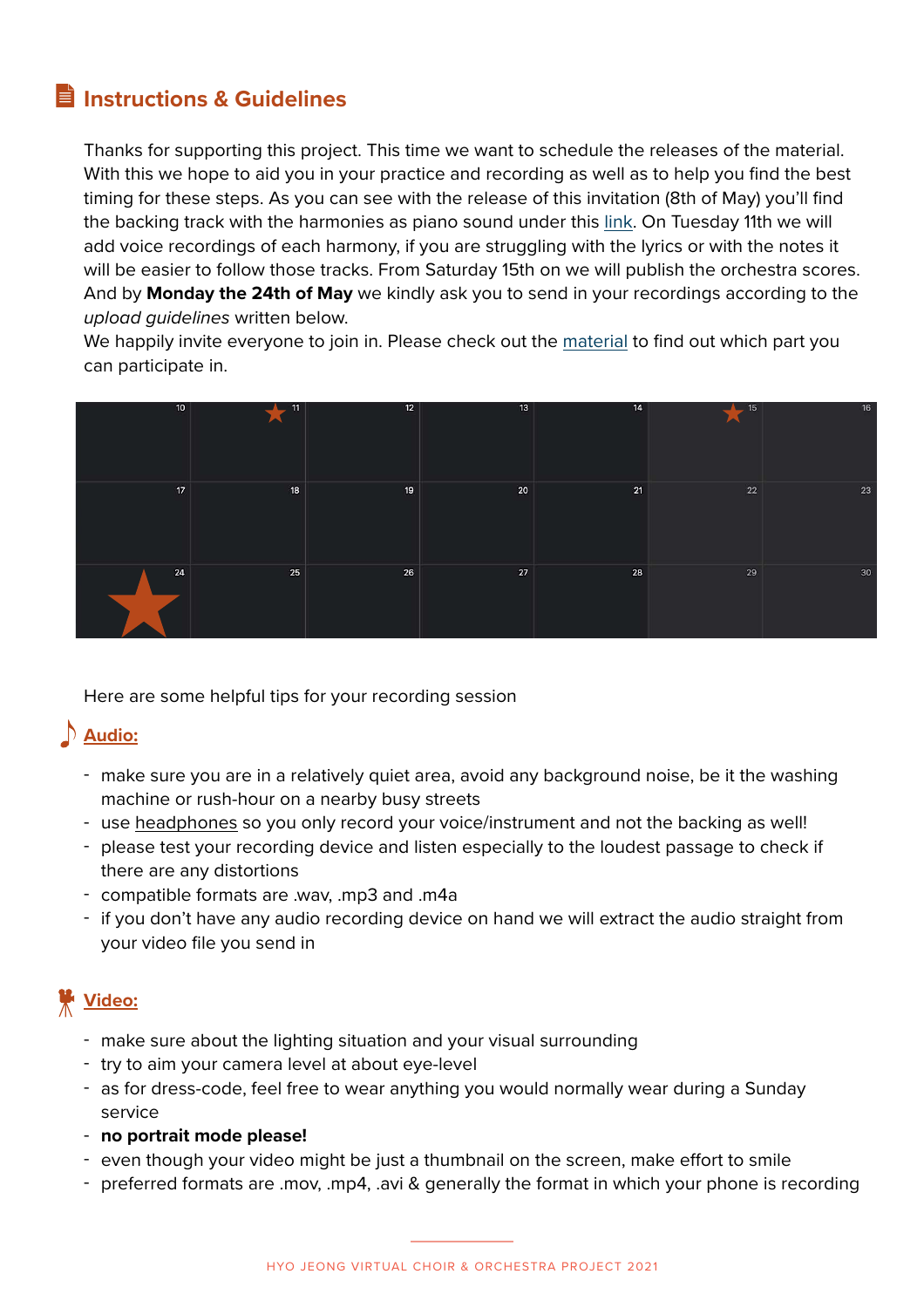# **Orchestra members:**

You will find additionally to your scores (remember it will be available on May 15th so please check in again from that date) some guidelines how to best position a recording device for your individual instrument, if you plan to use an external microphone that is.

### **Recording session:**

There are several ways how you can record you part. For instance you can learn your harmony from the sheets or the backing which are provided. Then you can record it whilst listening to either your individual backing track or with the full score - depending on what you feel most comfortable with. You'll find all the material in this link.

## **Upload:**

We would like to ask you to send in your recordings by latest Monday 24th of May. If you send it in later we cannot guarantee you appearing in the final video.

For convenience purposes and to keep everything neat and organised please label your recordings like the following examples with your respective part:

*Soprano2\_SunJin\_Moon\_Korea* 

*Violin1\_Yehudi\_Menuhin\_UK*

This is important for the **credits** if you want your name and country to be shown! In case you don't want your name to be shown, just mention it in your message but still follow the naming convention. For as how to get the files to us please use uploading websites such as wetransfer.com, or google drive to send your upload via link to: takanari.wakayama@gmail.com

Thanks for bearing with me again and reading until the end, these are a lot of instructions to get through - even though you may remember them from last year or you might have done similar musical projects yourself in the past.

Good luck with your recordings, and yet again stay tuned for more updates in the future

Takanari Wakayama, Hans Campman & intune Band with support from Central Region president couple Dieter & Ana Schmidt